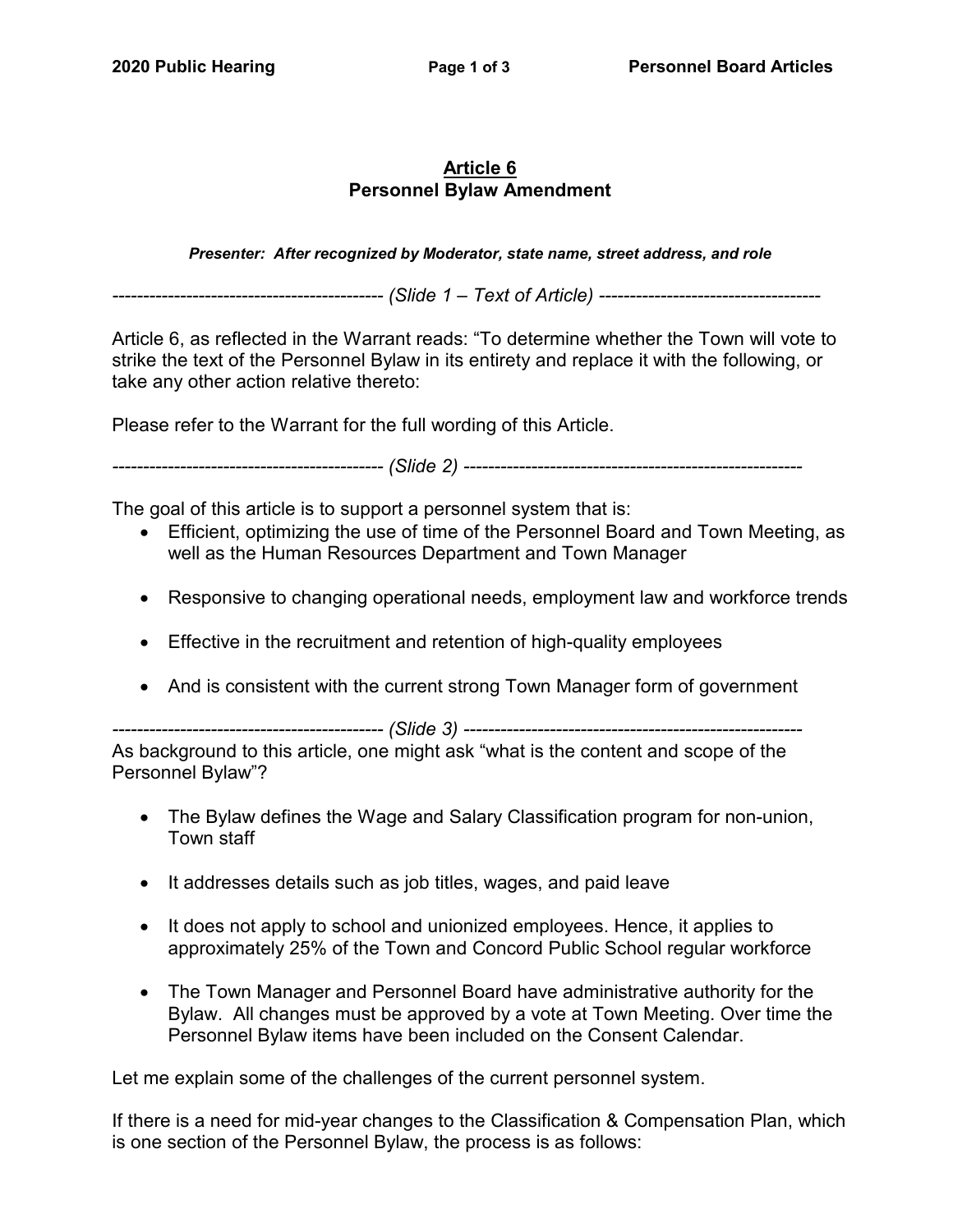- 1. The Town Manager, consistent with his authority, decides to modify the duties of a position.
- 2. The HR Director evaluates the duties in light of internal equity, market factors, and relevant laws, and recommends a job title and salary range.
- 3. The Personnel Board reviews the recommendation and, upon Board approval, the changes take effect.
- 4. As much as a year later, Town Meeting vote determines whether the implemented action should be made official.

This is an inefficient process that leaves the employee and management in an uncertain and vulnerable position for an extended period of time.

The length of time needed to change the paid leave provisions of the Personnel Bylaw is another concern.

For example, if the Town Manager creates a new position and wishes to offer a competitive compensation package that requires modification to the non-union paid leave benefits, it could take more than 14 months to get Town Meeting approval to offer such a benefit. That is a significant delay that could impact the Town's ability to hire or retain employees.

The changes proposed in Article 6 should improve both the efficiency and effectiveness of the personnel system.

*-------------------------------------------- (Slide 4) -------------------------------------------------------*

The proposed Bylaw defines the required elements, rather than the full details, of the personnel system. These elements include:

- A lawful, equitable, and efficient system of personnel administration
- Personnel policies about employee rights, obligations, and benefits
- A job classification plan
- A compensation plan
- A method for appointing employees based on merit principles
- A record-keeping system

*------------------------------------------- (Slide 5) -------------------------------------------------------*

The impacts of this article are to:

- Centralize employee compensation decisions so that the Town Manager is the authority for all Town employees
- Eliminate the need to bring these issues to the Personnel Board and, subsequently, to Town Meeting
- Reduce the Personnel Board from 5 to 3 members, appointed by the Selectboard for three-year terms
- Retain the Personnel Board in an advisory role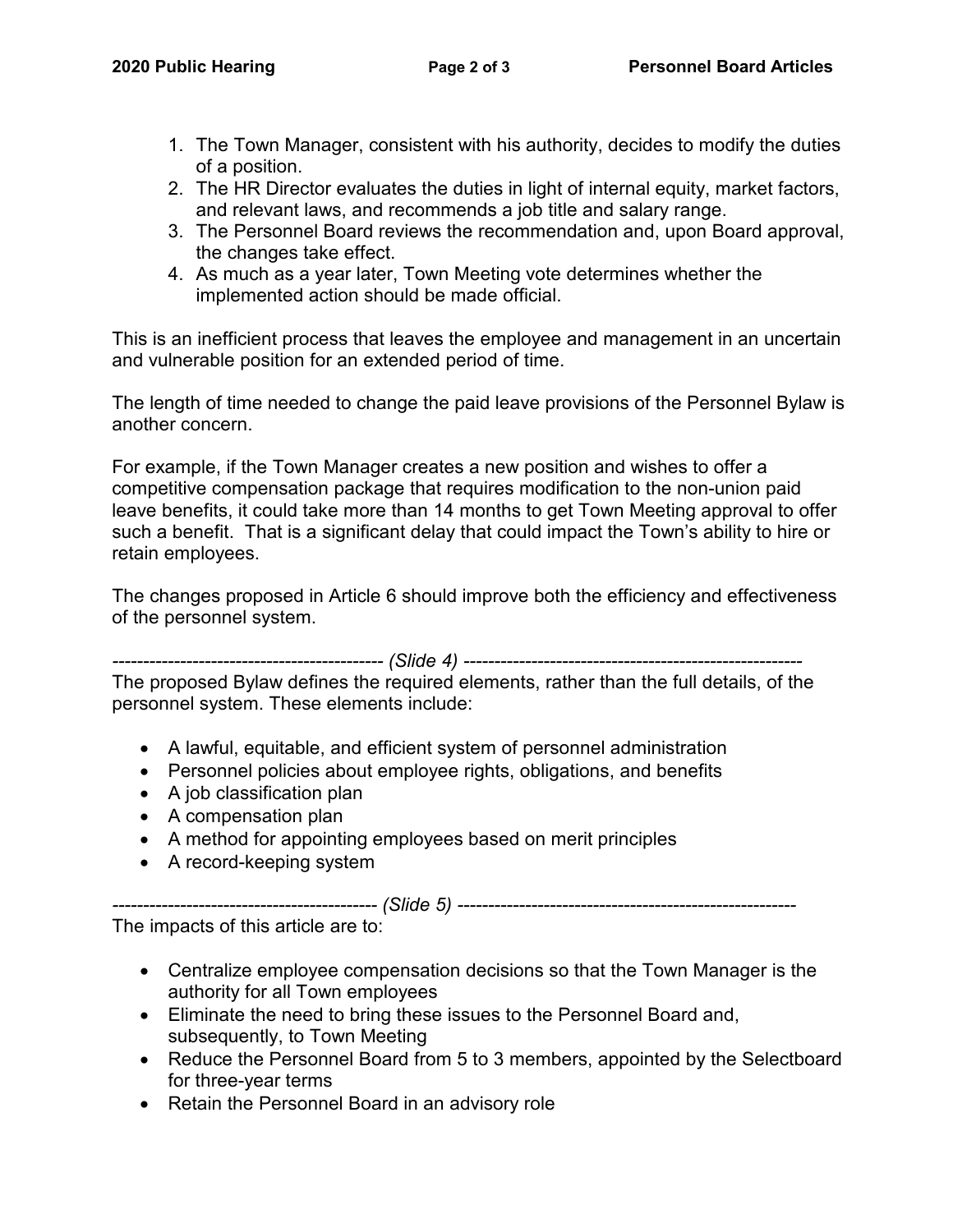-------------------------------------------- (Slide 6) -------------------------------------------------------

What then is the future role of the Personnel Board?

At the Town Manager's request, the Personnel Board may advise the Town Manager on key HR issues.

Some of the topics that the Personnel Board, and the Town Manager, have suggested include:

- Workforce employment trends. What do millennials, versus more traditional employees, want in a town job?
- What are the non-compensation components of employment that Concord might offer? For example, flex time to avoid congested Concord center traffic; work from home to accommodate child or elder parent care; on the job learning or special assignments to further an employee's career potential
- Concord citizens often have high expectations of town employees. How does this change the type of employee Concord wants to attract?
- Retention strategies for key position. More and more, Concord is competing with the private sector for talent. How do we up our game?

*-------------------------------------------- (Slide 7) ------------------------------------*

Why now?

Concord has been a leader in offering innovative services. For example:

- Concord Municipal Light Plant (and its carbon-neutral goals)
- Broadband telecommunications
- Beede Center

For all town services, Concord citizens are demanding ever-increasing levels of service.

Employment laws are changing rapidly. Many, such as the Massachusetts Equal Pay Act, must be applied consistently across the non-union and union workforce, making it increasingly difficult to have multiple authorities and processes for establishing compensation and benefits.

There is an increasing need for Concord's personnel systems to be creative, responsive, and competitive; our current system makes that difficult.

Furthermore, Concord's form of government has changed over time.

In the fifties, Concord had an administer form with the Personnel Board performing personnel administration functions. Over time, Concord has migrated to a strong Town Manager and centralized, professional Human Resources Department.

*-------------------------------------------- (Slide 8 – Text of Article) ------------------------------------* Given the constantly shifting landscape of employment law and trends, the Personnel Board believes it is time to reconsider the Town's approach to establishing a personnel administration system for non-union employees and give that authority to the Town Manager by approving Article 6.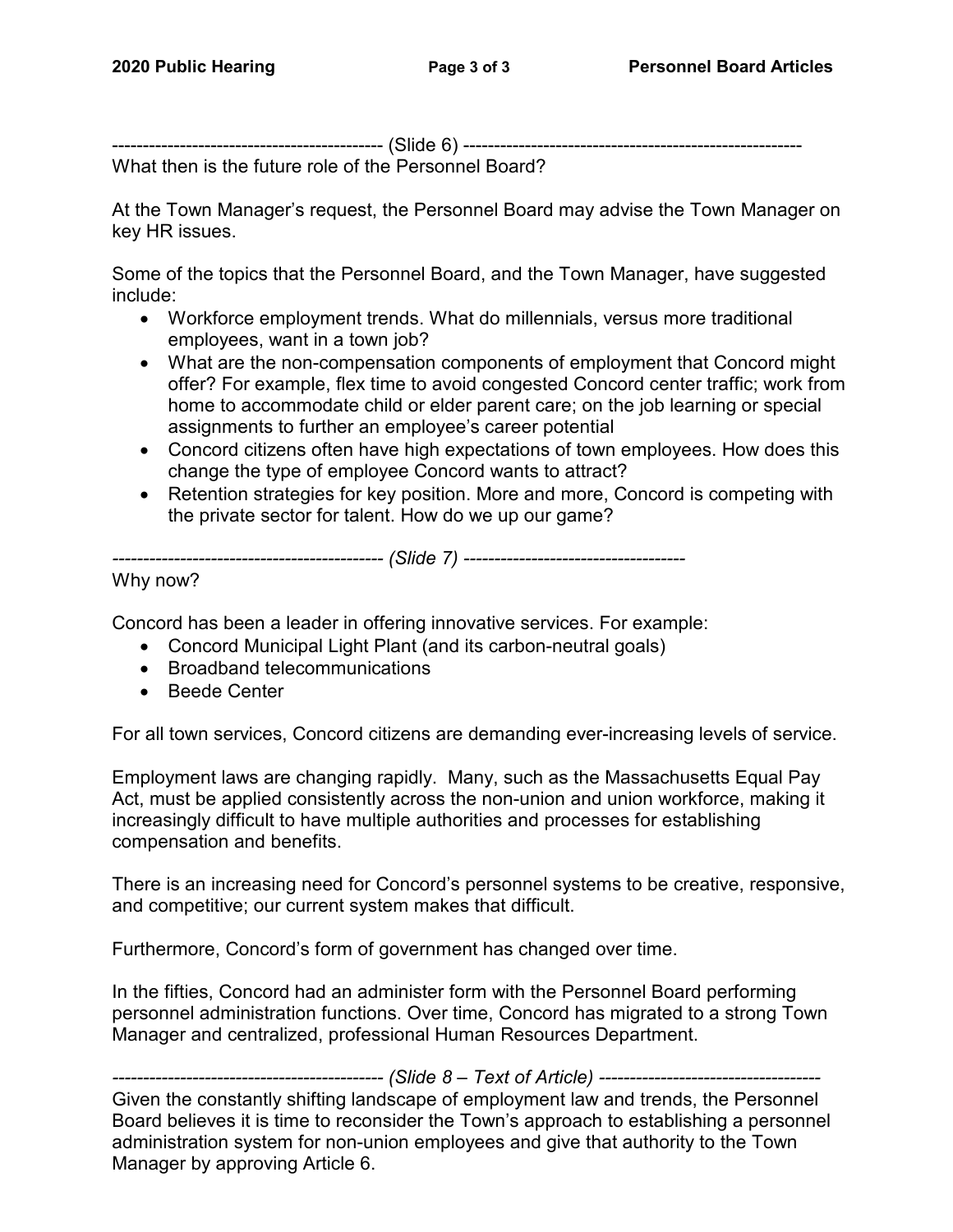



- The Bylaw is the Wage & Salary Classification Plan for Non-Union, Town staff
- It addresses details such as job titles, wages & paid leave
- It doesn't apply to School and Unionized employees
	- Applies to ~1/4 of our Town & CPS regular workforce
- What is the Personnel Bylaw?<br>
Wage & Salary Classification Plan for Non-Union, Town staff<br>
ails such as job titles, wages & paid leave<br>
to School and Unionized employees<br>
4 of our Town & CPS regular workforce<br>
& Personnel • Town Manager & Personnel Board have administrative authority for the Bylaw; all changes are voted by Town Meeting (historically on Consent Calendar)

# ARTICLE 6: Personnel Bylaw Amendment

- To support a personnel system that is:
- Efficient
- What is the goal of this article?<br>
Personnel system that is:<br>
e to changing operational needs, employment laws, &<br>
trends<br>
or the recruitment & retention of high-quality employees<br>
with a strong Town Manager form of govern • Responsive to changing operational needs, employment laws, & workforce trends
- Effective for the recruitment & retention of high-quality employees
- Consistent with a strong Town Manager form of government



# ARTICLE 6: Personnel Bylaw Amendment

# What is the concept of the proposed Bylaw?<br>
orth required **elements**, rather than details. Requires:<br>
lawful, equitable & efficient system of personnel administration<br>
resonnel policies about rights, obligations, and benef

- Sets forth required **elements**, rather than details. Requires:
	- A lawful, equitable & efficient system of personnel administration
	- Personnel policies about rights, obligations, and benefits
	- A job classification plan
	- A compensation plan
	- A method for appointing employees based on merit principles
	- A record-keeping system